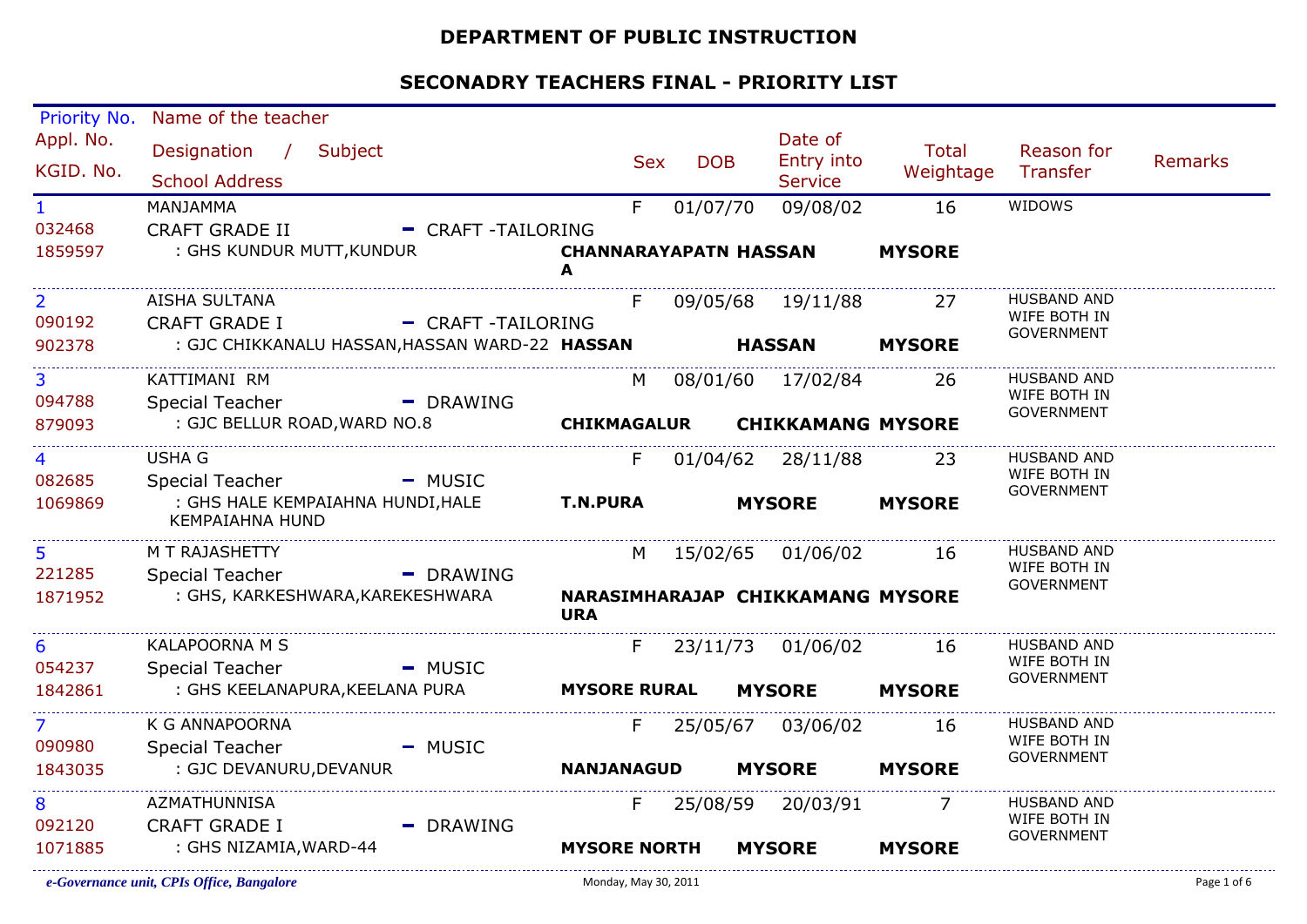| Priority No.                | Name of the teacher                                          |                                                |                           |                                         |                    |                                                         |                |
|-----------------------------|--------------------------------------------------------------|------------------------------------------------|---------------------------|-----------------------------------------|--------------------|---------------------------------------------------------|----------------|
| Appl. No.<br>KGID. No.      | Designation /<br>Subject<br><b>School Address</b>            | <b>Sex</b>                                     | <b>DOB</b>                | Date of<br>Entry into<br><b>Service</b> | Total<br>Weightage | Reason for<br>Transfer                                  | <b>Remarks</b> |
| 9<br>128006                 | <b>VIDYAKAMATH BV</b><br><b>Special Teacher</b><br>- DRAMA   | F.                                             | 08/10/85                  | 06/11/08                                | $\overline{4}$     | <b>HUSBAND AND</b><br>WIFE BOTH IN<br><b>GOVERNMENT</b> |                |
| 24102008                    | : GHS NERALAKERE, NERALEKERE                                 | <b>NAGAMANGALA</b>                             |                           | <b>MANDYA</b>                           | <b>MYSORE</b>      |                                                         |                |
| 10 <sup>°</sup><br>059364   | JAGANNATHA P<br><b>Special Teacher</b><br>- DRAWING          |                                                |                           | M 01/06/78 02/01/09                     | 4                  | <b>HUSBAND AND</b><br>WIFE BOTH IN                      |                |
| 2293885                     | : GPUC, PANJA, AIVATHOKLU                                    | <b>SULLIA</b>                                  | <b>DAKSHINA KA MYSORE</b> |                                         |                    | <b>GOVERNMENT</b>                                       |                |
| 11<br>220651                | NAGARATHNA B N<br>Special Teacher<br>- DRAWING               | F                                              |                           | 05/06/64 18/11/88 24                    |                    | <b>HUSBAND OR</b><br>WIFE IN                            |                |
| 2090156                     | : GHS HALEBELAGOLA, HALEBELAGOLA                             | <b>CHANNARAYAPATN HASSAN</b><br>A              |                           |                                         | <b>MYSORE</b>      | GOVERNMENT                                              |                |
| $12 \overline{ }$<br>159066 | SATHYA SHANKARA B<br><b>Special Teacher</b><br>- DRAWING     |                                                |                           | M 20/08/70 04/06/02                     | 16                 | <b>HUSBAND OR</b><br>WIFE IN<br><b>GOVERNMENT</b>       |                |
| 1937596                     | : GHS, ELIMALE, DEVACHALLA                                   | <b>SULLIA</b>                                  |                           | <b>DAKSHINA KA MYSORE</b>               |                    |                                                         |                |
| 13<br>140478                | <b>VEENAKS</b><br>Special Teacher - CRAFT - TAILORING        | F                                              |                           | 15/03/79  14/06/02  16                  |                    | <b>HUSBAND OR</b><br>WIFE IN                            |                |
| 1872593                     | : GHS, BALEHONNUR, B. KANABUR                                | NARASIMHARAJAP CHIKKAMANG MYSORE<br><b>URA</b> |                           |                                         |                    | <b>GOVERNMENT</b>                                       |                |
| 14<br>149173                | <b>ROOPA</b><br><b>Special Teacher</b><br>- CRAFT -TAILORING | F                                              |                           | 11/12/75 29/07/02                       | - 16               | <b>HUSBAND OR</b><br>WIFE IN<br>GOVERNMENT              |                |
| 1715073                     | : G H S KANBAIL, KANABYLU BACHANALLI                         | <b>SOMAVARPET</b>                              |                           | <b>KODAGU</b>                           | <b>MYSORE</b>      |                                                         |                |
| 15<br>030759                | ROOPASHREE H B<br>Special Teacher<br>- MUSIC                 | F                                              |                           | 10/02/68 05/06/02                       | 12                 | <b>HUSBAND OR</b><br>WIFE IN<br>GOVERNMENT              |                |
| 1843083                     | : GHS ATTAHALLI, ATTAHALLI                                   | <b>T.N.PURA</b>                                |                           | <b>MYSORE</b>                           | <b>MYSORE</b>      |                                                         |                |
| 16<br>227013                | JAGADEESH B S<br>Special Teacher<br>$\blacksquare$ DRAWING   | M                                              |                           | 01/06/65 10/06/04                       | 12                 | <b>HUSBAND OR</b><br>WIFE IN<br>GOVERNMENT              |                |
| 1873263                     | : GHS KUNDURU, KUNDUR                                        | <b>MOODIGERE</b>                               |                           | <b>CHIKKAMANG MYSORE</b>                |                    |                                                         |                |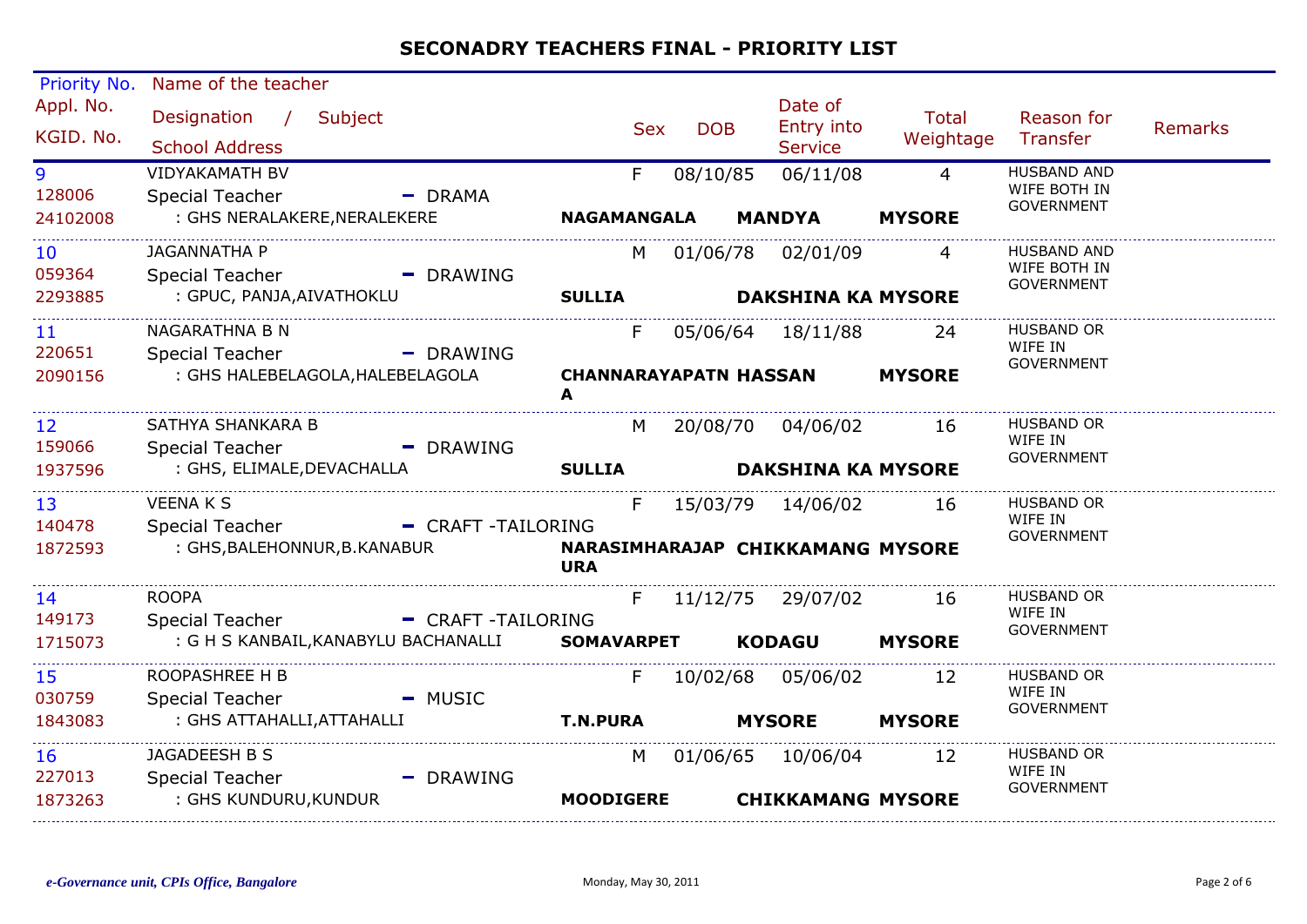| Priority No.           | Name of the teacher                                                                               |                                          |            |                                                  |                    |                                                   |                |
|------------------------|---------------------------------------------------------------------------------------------------|------------------------------------------|------------|--------------------------------------------------|--------------------|---------------------------------------------------|----------------|
| Appl. No.<br>KGID. No. | Designation / Subject<br><b>School Address</b>                                                    | Sex                                      | <b>DOB</b> | Date of<br>Entry into<br><b>Service</b>          | Total<br>Weightage | Reason for<br>Transfer                            | <b>Remarks</b> |
| 17<br>206951           | SHANKARAPPA K N<br>Special Teacher<br>- DRAWING                                                   | M                                        | 31/05/70   | 10/06/04                                         | 12                 | <b>HUSBAND OR</b><br>WIFE IN<br><b>GOVERNMENT</b> |                |
| 1885089                | : GJC BELLUR,BELLUR (RURAL)                                                                       | <b>NAGAMANGALA</b>                       |            | <b>MANDYA</b>                                    | <b>MYSORE</b>      |                                                   |                |
| 18<br>178751           | VIJAYAKUMARI H T<br>Special Teacher - MUSIC                                                       | F                                        |            | 11/04/63 01/06/02                                | 16                 | <b>OTHER CASES</b><br><b>WOMEN</b>                |                |
| 1883166                | : GHS GEJJALAGERE,GEJJALAGERE                                                                     | <b>MADDUR</b>                            |            | MANDYA                                           | <b>MYSORE</b>      |                                                   |                |
| 19<br>228620           | JAYALAKSHMI U H<br>- CRAFT -TAILORING<br><b>CRAFT GRADE II</b>                                    | F.                                       |            | 18/07/74 01/06/02 16                             |                    | <b>OTHER CASES</b><br><b>WOMEN</b>                |                |
| 1860133                | : GJC SRIRAMNAGARA EXT GMR<br>HALLY, GURAMARANAHALLY                                              | <b>CHANNARAYAPATN HASSAN MYSORE</b><br>A |            |                                                  |                    |                                                   |                |
| 20<br>224060           | <b>VEENA R N</b><br>CRAFT GRADE II - CRAFT -TAILORING                                             | F                                        |            | 01/06/76 24/07/02 14                             |                    | OTHER CASES<br><b>WOMEN</b>                       |                |
| 1937834                | : G.H.S. GUBBHALLI,GUBBIHALLI                                                                     | <b>BIRURU</b>                            |            | <b>CHIKKAMANG MYSORE</b>                         |                    |                                                   |                |
| 21<br>048595           | <b>G SUMA</b><br>Special Teacher - MUSIC                                                          |                                          |            | F 29/12/69 01/06/02 8                            |                    | <b>OTHER CASES</b><br><b>WOMEN</b>                |                |
| 1843158                | : GJC (GIRLS) PERIYAPATNA,PEIYAPATNA<br>WARD-1                                                    | <b>PERIYA PATNA</b>                      |            | <b>MYSORE</b>                                    | <b>MYSORE</b>      |                                                   |                |
| 22<br>179025           | POORNIMA D<br>- DRAWING<br>CRAFT GRADE II                                                         |                                          |            | F 20/08/73 11/09/08                              |                    | OTHER CASES<br><b>WOMEN</b>                       |                |
| 2098131                | : GHS ALADA HALLY, ALADA HALLY                                                                    | <b>MALAVALLY</b>                         |            | <b>MANDYA MYSORE</b>                             |                    |                                                   |                |
| 23<br>043114           | MV NIVEDITHA<br>Special Teacher<br>- DRAWING                                                      |                                          |            | F 05/12/72 01/09/08                              | <sup>2</sup>       | <b>OTHER CASES</b><br><b>WOMEN</b>                |                |
| 2348145                | : GHS VADERHOBLI,KUNDAPURA WARD NO-7 KUNDAPURA UDUPI                                              |                                          |            |                                                  | <b>MYSORE</b>      |                                                   |                |
| 24<br>044249<br>987440 | S V SURESH KUMAR<br><b>Special Teacher</b><br>- CRAFT-HORTICULTURE<br>: GHS, HALEPETE UJIRE,UJIRE | <b>BELTHANGADY</b>                       |            | M 28/03/62 01/06/87<br><b>DAKSHINA KA MYSORE</b> | 43.5               | OTHER CASES MEN                                   |                |
|                        |                                                                                                   |                                          |            |                                                  |                    |                                                   |                |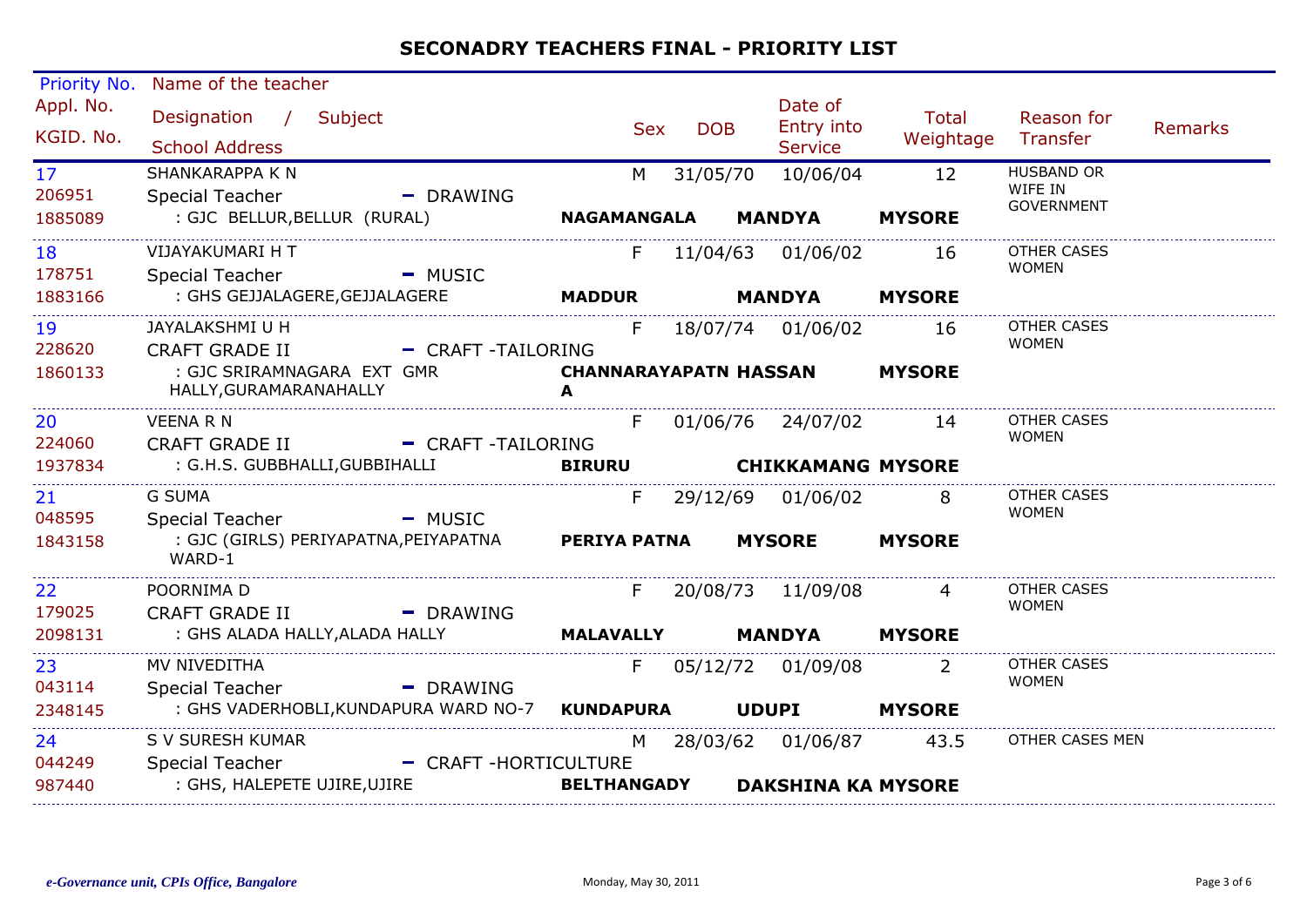| <b>Priority No.</b>    | Name of the teacher                                              |                        |                                   |            |                                         |                           |                        |                |
|------------------------|------------------------------------------------------------------|------------------------|-----------------------------------|------------|-----------------------------------------|---------------------------|------------------------|----------------|
| Appl. No.<br>KGID. No. | Designation / Subject<br><b>School Address</b>                   |                        | <b>Sex</b>                        | <b>DOB</b> | Date of<br>Entry into<br><b>Service</b> | <b>Total</b><br>Weightage | Reason for<br>Transfer | <b>Remarks</b> |
| 25 <sub>2</sub>        | NARASIMHAMURTHY N                                                |                        | M                                 | 01/10/64   | 22/11/88                                | 42                        | OTHER CASES MEN        |                |
| 022990                 | <b>CRAFT GRADE I</b>                                             | - CRAFT-HORTICULTURE   |                                   |            |                                         |                           |                        |                |
| 903473                 | : GHS GULASINDA, GULASINDA                                       |                        | <b>CHANNARAYAPATN HASSAN</b><br>A |            |                                         | <b>MYSORE</b>             |                        |                |
| 26                     | ARJUN NAIK                                                       |                        |                                   |            | M 01/06/62 23/11/88 42                  |                           | OTHER CASES MEN        |                |
| 018289                 | CRAFT GRADE I - CRAFT -HORTICULTURE                              |                        |                                   |            |                                         |                           |                        |                |
| 1340464                | : HIGH SCHOOL, NAPOKLU, NAPOKLU MADIKERI                         |                        |                                   |            | <b>KODAGU</b>                           | <b>MYSORE</b>             |                        |                |
| 27 <sup>°</sup>        | <b>KRISHNA H S</b>                                               |                        |                                   |            | M 01/03/55 22/03/91                     | 40                        | OTHER CASES MEN        |                |
| 177072                 | Special Teacher - CRAFT - HORTICULTURE                           |                        |                                   |            |                                         |                           |                        |                |
| 1194134                | : GHS BANNUR,BANNUR                                              |                        | ARAKALAGUDU                       |            | <b>HASSAN</b>                           | <b>MYSORE</b>             |                        |                |
| 28                     | SHIDDAPPA GAJI                                                   |                        | M                                 |            | 31/05/54 19/11/88 33                    |                           | OTHER CASES MEN        |                |
| 018149                 | <b>CRAFT GRADE II</b>                                            | - CRAFT-HORTICULTURE   |                                   |            |                                         |                           |                        |                |
| 1075229                | : G.J.C. MUGTHIHALLI, MUGATHIHALLI CHIKMAGALUR CHIKKAMANG MYSORE |                        |                                   |            |                                         |                           |                        |                |
| 29                     | M K PATTAR                                                       |                        | M                                 |            | 01/06/62 19/03/84                       | 27                        | OTHER CASES MEN        |                |
| 101147                 | <b>CRAFT GRADE I</b>                                             | - CRAFT - WOOD CRAFT   |                                   |            |                                         |                           |                        |                |
| 739026                 | : GHS DASARAKOPPALU, HARALAHALLY <b>HASSAN</b>                   |                        |                                   |            | HASSAN                                  | <b>MYSORE</b>             |                        |                |
| 30                     | <b>HNRAVEESH</b>                                                 |                        |                                   |            | M 01/06/68 04/06/02                     | 18                        | OTHER CASES MEN        |                |
| 195611                 | Special Teacher                                                  | - DRAWING              |                                   |            |                                         |                           |                        |                |
| 1921505                | : GPUC HARAVE, HARAVE                                            |                        | <b>CHAMARAJA</b><br><b>NAGAR</b>  |            | <b>CHAMARAJAN MYSORE</b>                |                           |                        |                |
| 31                     | THOTAPPAGOWDA                                                    |                        | M                                 |            |                                         | 16                        | OTHER CASES MEN        |                |
| 093519                 | <b>Special Teacher</b>                                           | - DRAWING              |                                   |            |                                         |                           |                        |                |
| 1871944                | : GHS, ANGADI,ANGADI                                             |                        | <b>MOODIGERE</b>                  |            | <b>CHIKKAMANG MYSORE</b>                |                           |                        |                |
| 32                     | T S MURULI                                                       |                        | M                                 |            |                                         | 16                        | OTHER CASES MEN        |                |
| 041693                 | Special Teacher Special Special Search                           | $\blacksquare$ DRAWING |                                   |            |                                         |                           |                        |                |
| 1842831                | : GJC SEEHALLI-B,SEEHALLI-B                                      |                        | <b>T.N.PURA</b>                   |            | <b>MYSORE</b>                           | <b>MYSORE</b>             |                        |                |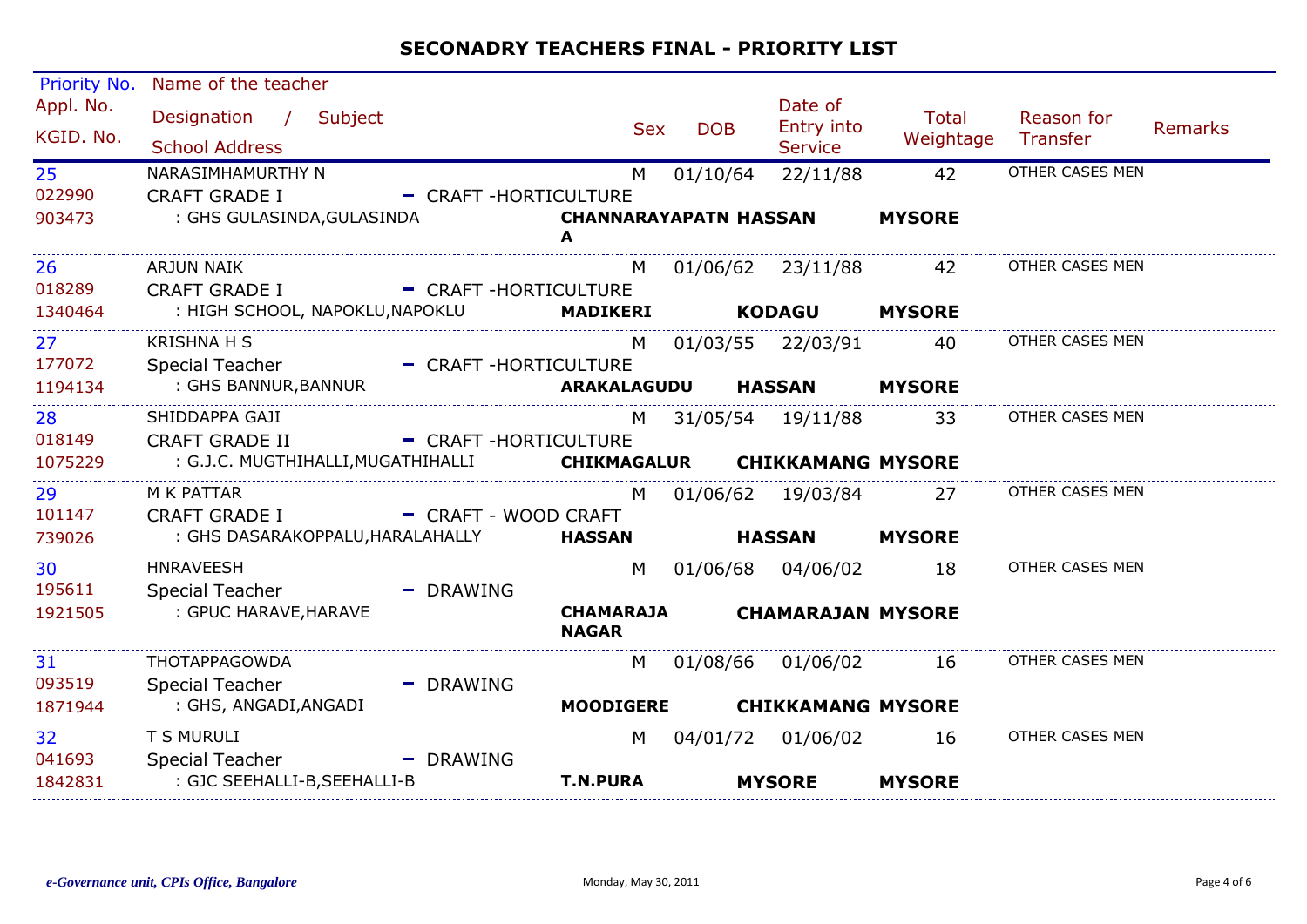| Priority No. | Name of the teacher                                |                      |                    |            |                          |               |                        |         |
|--------------|----------------------------------------------------|----------------------|--------------------|------------|--------------------------|---------------|------------------------|---------|
| Appl. No.    | Designation /<br>Subject                           |                      | <b>Sex</b>         | <b>DOB</b> | Date of<br>Entry into    | Total         | Reason for             | Remarks |
| KGID. No.    | <b>School Address</b>                              |                      |                    |            | <b>Service</b>           | Weightage     | Transfer               |         |
| 33           | <b>B NAGESHA</b>                                   |                      | M                  | 12/12/72   | 01/06/02                 | 16            | OTHER CASES MEN        |         |
| 148006       | <b>Special Teacher</b>                             | $-$ DRAWING          |                    |            |                          |               |                        |         |
| 1883617      | : GHS DINKA, DINKA                                 |                      | <b>PANDAVAPURA</b> |            | <b>MANDYA</b>            | <b>MYSORE</b> |                        |         |
| 34           | <b>G R SHIVAKUMAR</b>                              |                      |                    |            | M 18/02/75 01/06/02      | 16            | OTHER CASES MEN        |         |
| 090224       | Special Teacher                                    | - DRAWING            |                    |            |                          |               |                        |         |
| 1896779      | : GHS KUDLAPURA, KUDLAPURA                         |                      | <b>NANJANAGUD</b>  |            | <b>MYSORE</b>            | <b>MYSORE</b> |                        |         |
| 35           | SHIVAKUMAR H S                                     |                      |                    |            | M 05/05/77 01/06/02      | 16            | OTHER CASES MEN        |         |
| 086593       | Special Teacher                                    | - DRAWING            |                    |            |                          |               |                        |         |
| 1842899      | : GHS MUSUVENA KOPPALU, MUSUVENA<br><b>KOPPALU</b> |                      | <b>T.N.PURA</b>    |            | <b>MYSORE</b>            | <b>MYSORE</b> |                        |         |
| 36           | NARASIMHACHARI                                     |                      |                    |            | M 17/03/67 08/06/04      | 12            | OTHER CASES MEN        |         |
| 052276       | Special Teacher                                    | - DRAWING            |                    |            |                          |               |                        |         |
| 1885324      | : GHS NELLIGERE, MALIYUR                           |                      | <b>MALAVALLY</b>   |            | <b>MANDYA</b>            | <b>MYSORE</b> |                        |         |
| 37           | M CHIDANANDA                                       |                      |                    |            | M 22/01/72 06/08/04 12   |               | OTHER CASES MEN        |         |
| 088305       | Special Teacher                                    | - DRAWING            |                    |            |                          |               |                        |         |
| 1897640      | : GHS MULLURU, MULLUR                              |                      | <b>H.D.KOTE</b>    |            | <b>MYSORE</b>            | <b>MYSORE</b> |                        |         |
| 38           | JAYARAMA Y H                                       |                      |                    |            | M 18/04/71 05/06/02      | 8             | OTHER CASES MEN        |         |
| 059249       | Special Teacher                                    | - DRAWING            |                    |            |                          |               |                        |         |
| 1714767      | : G P U COLLEGE SOMVERPET, CHOUDLU SOMAVARPET      |                      |                    |            | <b>KODAGU</b>            | <b>MYSORE</b> |                        |         |
| 39           | L G SHIVAPPA                                       |                      | M                  |            | 20/07/60 23/04/07        | <b>8</b>      | <b>OTHER CASES MEN</b> |         |
| 226413       | <b>CRAFT GRADE II</b>                              | - CRAFT-HORTICULTURE |                    |            |                          |               |                        |         |
| 2057224      | : GJC ALDUR, ALDUR                                 |                      | <b>CHIKMAGALUR</b> |            | <b>CHIKKAMANG MYSORE</b> |               |                        |         |
| 40           | C NARAYANA                                         |                      |                    |            | M 20/06/59 05/05/07      |               | OTHER CASES MEN        |         |
| 053806       | <b>CRAFT GRADE II</b>                              | - CRAFT-HORTICULTURE |                    |            |                          |               |                        |         |
| 1977123      | : GHS CHAGACAGERE, CHAGACHAGERE                    |                      | <b>ARASIKERE</b>   |            | <b>HASSAN</b>            | <b>MYSORE</b> |                        |         |
| 41           | SUNDARARAJU B S                                    |                      | M                  |            | 20/09/65 07/05/07        | 8             | OTHER CASES MEN        |         |
| 231938       | <b>CRAFT GRADE II</b>                              | - CRAFT-HORTICULTURE |                    |            |                          |               |                        |         |
| 2061430      | : GHS ANTHARA SANTE, ANTHARASANTHE                 |                      | <b>H.D.KOTE</b>    |            | <b>MYSORE</b>            | <b>MYSORE</b> |                        |         |
|              |                                                    |                      |                    |            |                          |               |                        |         |